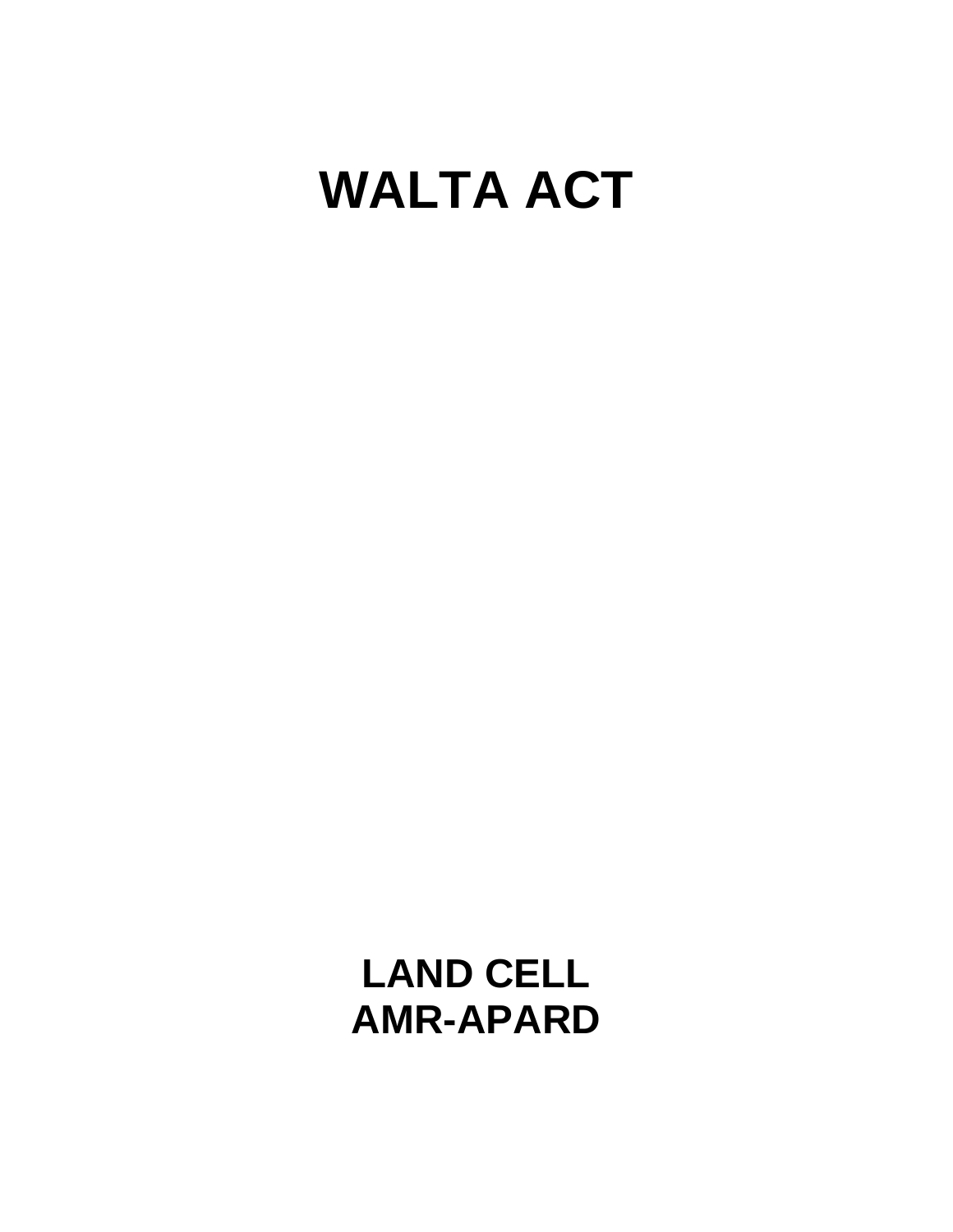# **ANDHRA PRADESH WATER, LAND AND TREES ACT – 2002 (APWALTA – 2002)**

#### **Objectives:**

- 1. To promote water conservation and Tree cover.
- 2. For protection and Conservation of water sources ,land and matters connected there with
- 3. To regulate the exploitation and use of ground and surface water.

This Act came into force w.e.f. 19-4-2002. This Act contains 6 chapters 47 sections and 30 rules.

| Chapter $-1$ |                           | Preliminary containing 1 & 2 Sections.                                                                                   |
|--------------|---------------------------|--------------------------------------------------------------------------------------------------------------------------|
| Chapter $-2$ | $\mathbb{Z}^{\mathbb{Z}}$ | Constitution of AP Water, Land and Trees<br>Authority. (3-7 Sections). Section 7 deals with<br>the delegation of powers. |
| Chapter $-3$ | $\mathbf{L}^{\text{max}}$ | Ground Water Protection measures, $(8 - 19)$<br>Sections).                                                               |
| Chapter $-4$ |                           | Surface water protective measures. (20-27)<br>Sections)                                                                  |
| Chapter $-5$ | $1 - 1$                   | Trees $(28 - 32$ Sections)                                                                                               |
| Chapter $-6$ |                           | Miscellaneous (33 – 47 Sections)                                                                                         |

As per Section 3 of the Act and rules 8,9, and 10, District Authority, Divisional and Mandal Authorities have been constituted. For Mandal authority, Tahsildar is the Chairman, Mandal Development Officer is the Vice-Chairman and Assistant Executive Engineer is the Secretary.

#### **I Ground Water Protection Measures:**

- 1. Registration of Wells ( Section 8 , Rule 12)
- 2. Prohibition of water pumping in certain areas(Section 9 )
- 3. Permission for well and permission for well sinking near drinking water source(Section 10 , Rule 13 and 14 )
- 4. Over exploited areas( Section 11)
- 5. Protection of public drinking water sources( section 12 )
- 6. Distance and depth for sinking wells(.Section 13)
- 7. Registration of drilling rigs( Section 14 , rule 17 ).
- 8. Closure of Wells ( Section 15 )
- 9. Taking-over of well to ensure drinking water.(Rule 15 )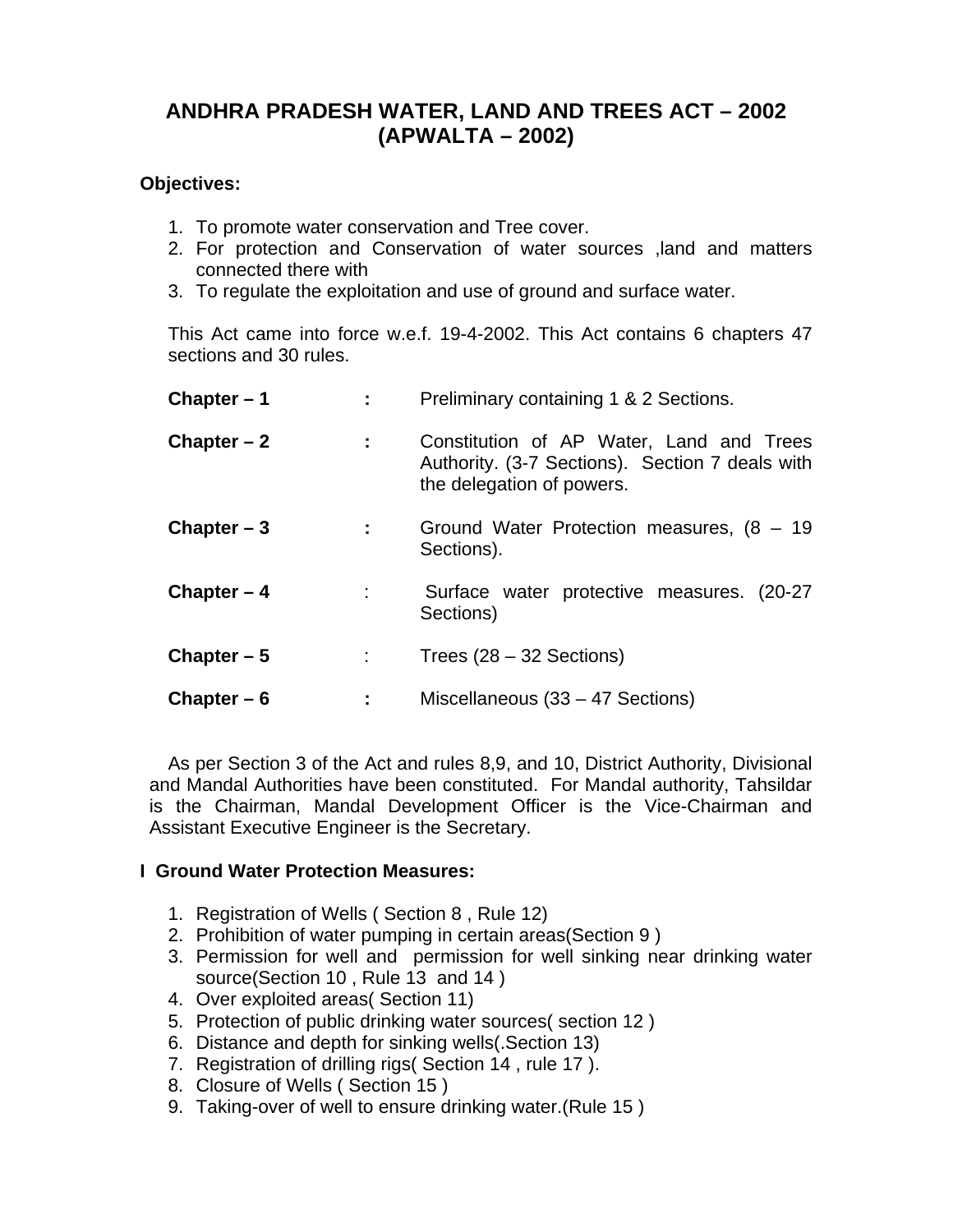- 10. Compensation for closed wells ( Section 16)
- 11. Rain water harvesting structures( section 17 , Rule 16)
- 12. Re-use of water(section 18)
- 13. Prohibition of water contamination.( Section 19)

**1.Registration of Wells:** Section 8 of the Act and Rule 8 deals with the Registration of the Wells.

- $\div$  Every owner of the well shall register his / her application giving details in Form – 1 paying prescribed fees of Rs. 10/-
- The Village Revenue Officer of the Gram Panchayat facilitate registration of wells.

# **2.Prohibition of water pumping in certain areas** :

 When water pumping is likely to cause damage to the level of ground water or cause damage to natural resources or environment , the designated officer with the approval of the Authority may prohibit water pumping for a period of not more than six months at stretch.

**3.Permission of wells sinking near drinking water source:** Section 10 [Rules 13 & 14].

- $\cdot \cdot$  No person shall sink any well in the vicinity of a public drinking water source within a distance of 250 mtrs. in areas other than the areas covered under Section – 9. Sinking of any well for drinking water purpose and hand pump for public or private drinking water purpose is exempted .
- Any person who intends to **sink a well for purpose of irrigation or drinking or for any other purpose within the vicinity of public drinkin**g **water source** shall apply for permission to the authority and that application shall be disposed off **with in 45 days** from receipt of application.
- Any person desiring to **take a new well** of any kind in their premises should obtain permission by submitting the authority through an application in Form 2 & 5 together with the prescribed fee to the Village Revenue Officer.
- ❖ The Village Secretary shall pass it on to the Mandal Authority within two days.
- Mandal Authority with the opinion of the Technical Officer shall dispose of the application **within 15 days**.
- $\div$  Every order for permission shall be in Form 3 & 6.
- Feasibility report of APTRANSCO and D.D of Rs.1200/- towards insurance premium should be appended to the application for obtaining the permission.
- Prescribed Fee is Rs. 100/-.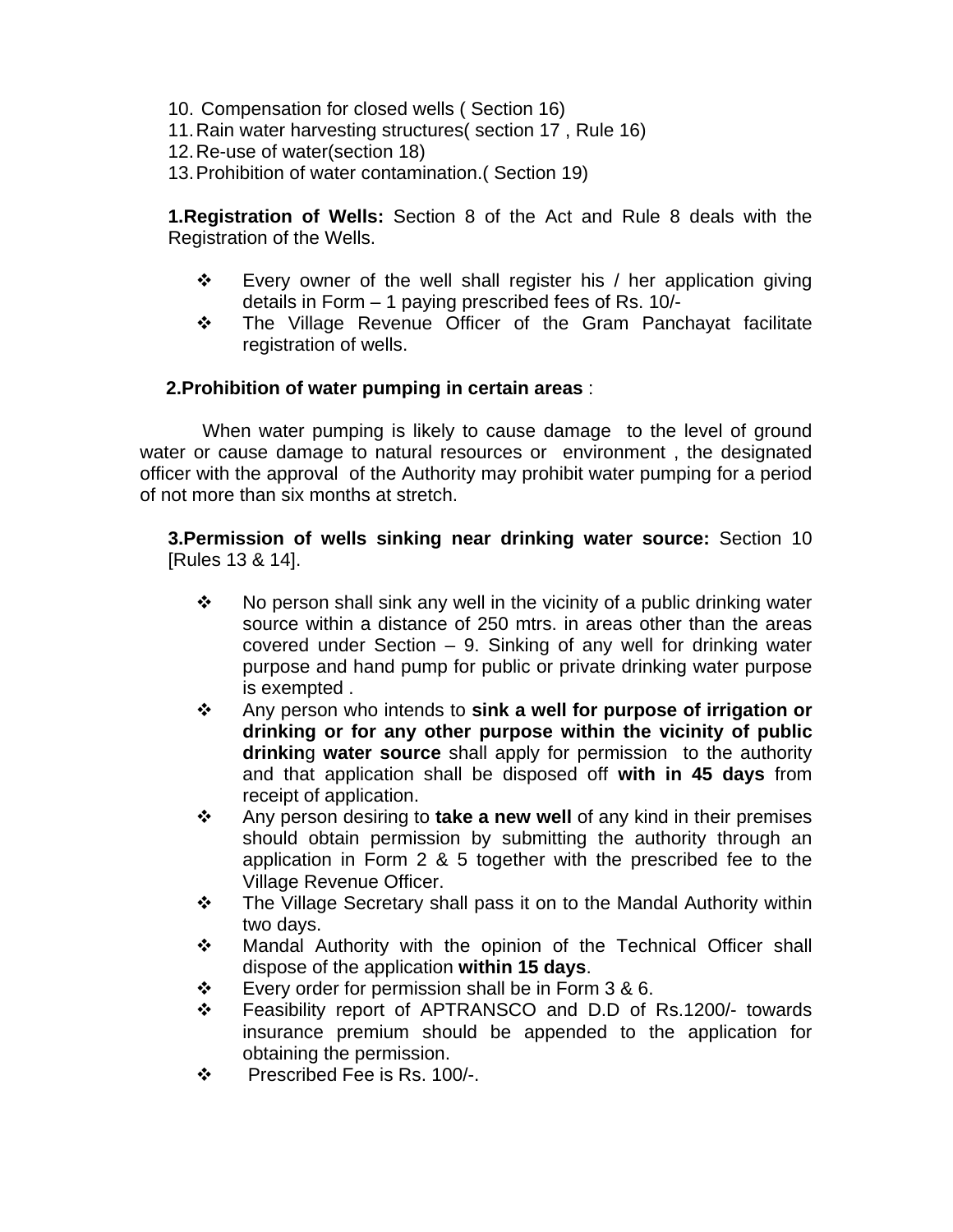# **4.Over Exploited areas( Section 11)**

The Authority on the advice of the Technical expert, declare a particular ground water basin as over exploited area for a period of not more than six months .Quantum and pattern of rainfall , degree of extraction of ground water shall be taken into consideration for declaring a particular ground water basin as over exploited area.

# **5. Protection of public drinking water source ( section 12** )

 The Authority on the advice of technical officer may prohibit the extraction of water for commercial , industrial , irrigation or any other purposes from such well for a period of not more than 6 months when any existing well is found to be adversely effecting any public drinking water source.

 The Authority on the advice of Technical officer in any urban area issue an order

 ( a) prohibiting extraction of water for sale from an over exploited water source or acquirer or residential areas or in the recharge zones of residential areas depleting the public or private water sources and affecting the supply of water for domestic usage

 ( b) prohibiting the drawal of the ground water within the premises of multi-storied building for sale of water outside the premises of such multi-storied building.

#### 6. **Distance and depth for sinking of wells:**

The Authority may issue directions specifying the distance for sinking of wells from the existing well and depth for such sinking to curb unhealthy competition to tap water from deeper layers of ground water and to maintain ground water.

#### **7. Registration of drilling rigs:** Section – 14 [Rule 17]

- $\cdot$  Every rig owner shall register the rig with the authority by paying the prescribed fee Rs.1000/- which shall be renewable for every two years.
- $\cdot \cdot$  The application shall be made in Form 15 and the permission in Form 16.
- $\div$  The rig owners are required to display the Form  $-$  16 at all times upon the rig.
- $\cdot$  Failure to register the rig shall be an offence and shall be dealt in accordance with the rules.

#### **8 & 9 .Closure of Wells and taking-over of well to ensure drinking water (Section** 15, Rule 15)

 $\div$  Authority by General order or by special order authorize the designated officer to identify such well as required to ensure supply of drinking water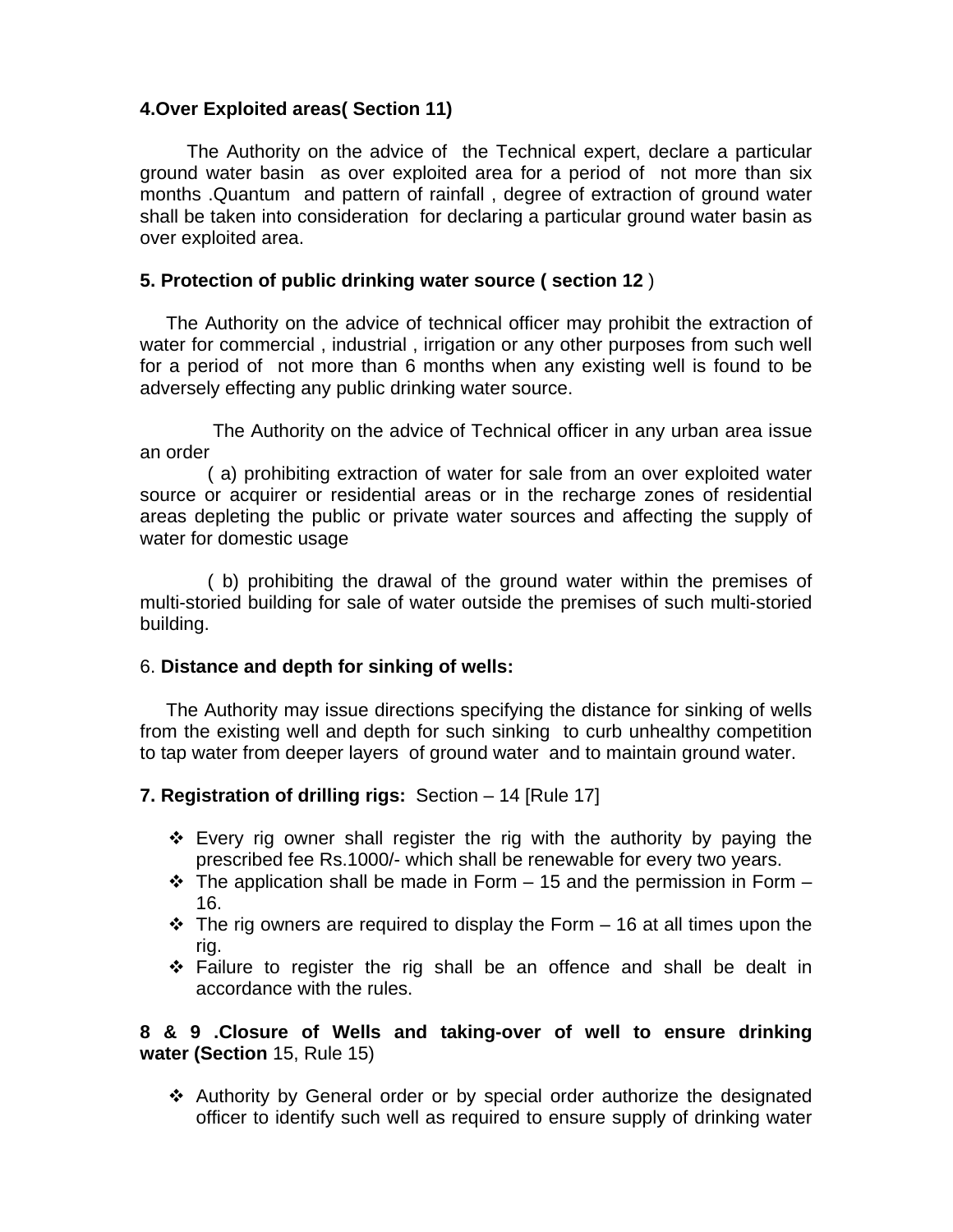to local population. On identification of such well the designated officer shall serve or cost to serve an order of requisition on the owner of the well specify the period of such requisition. (It should not exceed more than 6 months) – Rule 15.

• Wherever it appears to the authority with any well has been sunk or is being sunk or water has been extracted or is being extracted in contravention of any of the provisions of this act the sort of wells may be closed – Section 15.

#### **10. Compensation for closed wells**. (Section 16)

 The Authority may on making such enquiry and requiring the owner to produce such evidence as he may deem necessary , make an order for payment of compensation which shall not be less than the market value of the well including the other expenditure incurred like energisation there on and structure thereon and standing crop at the time of making such an order and with regard to the determination of compensation for the well situated in a land acquired shall apply the provision of the Land Acquisition act, 1894 in determining the market value of the well under this section . Compensation shall not be paid in such cases of temporary or permanent closure of wells in pursuance of order passed under section 15.

#### **11 Rain water harvesting structures** : ( Section 17 , Rule 16 )

 The Authority may issue guide lines for constructing appropriate Rain water harvesting structures in all residential, commercial and other premises and open spaces having an area of not less than 200 sq.mts in the manner prescribed with in stipulated period failing which the Authority may get such rain water harvesting structure constructed and recover the cost incurred along with a penalty as may be prescribed .

#### **12. Re- use of water** : ( Section 18 )

 The Authority may formulate guidelines including suitable incentives for recycling and re-use of waste water by industrial , commercial users and local bodies and in the event of non- feasibility in the opinion of the Authority to install suitable recycling and reuse system , the Authority may levy appropriate charges.

#### **13.Prohibition of water contamination ( Section 19 , rule 18 )**

- (a) No ground water resources shall be contaminated in any manner by any body including industrial , local bodies and acqua culture waste disposal.
- (b) Direct disposal of waste waters into the acuifers , is prohibited.

The Authority shall restrict , regulate and prohibit storage and disposal of effluents by any person or industry , local body or acqua culture farm into any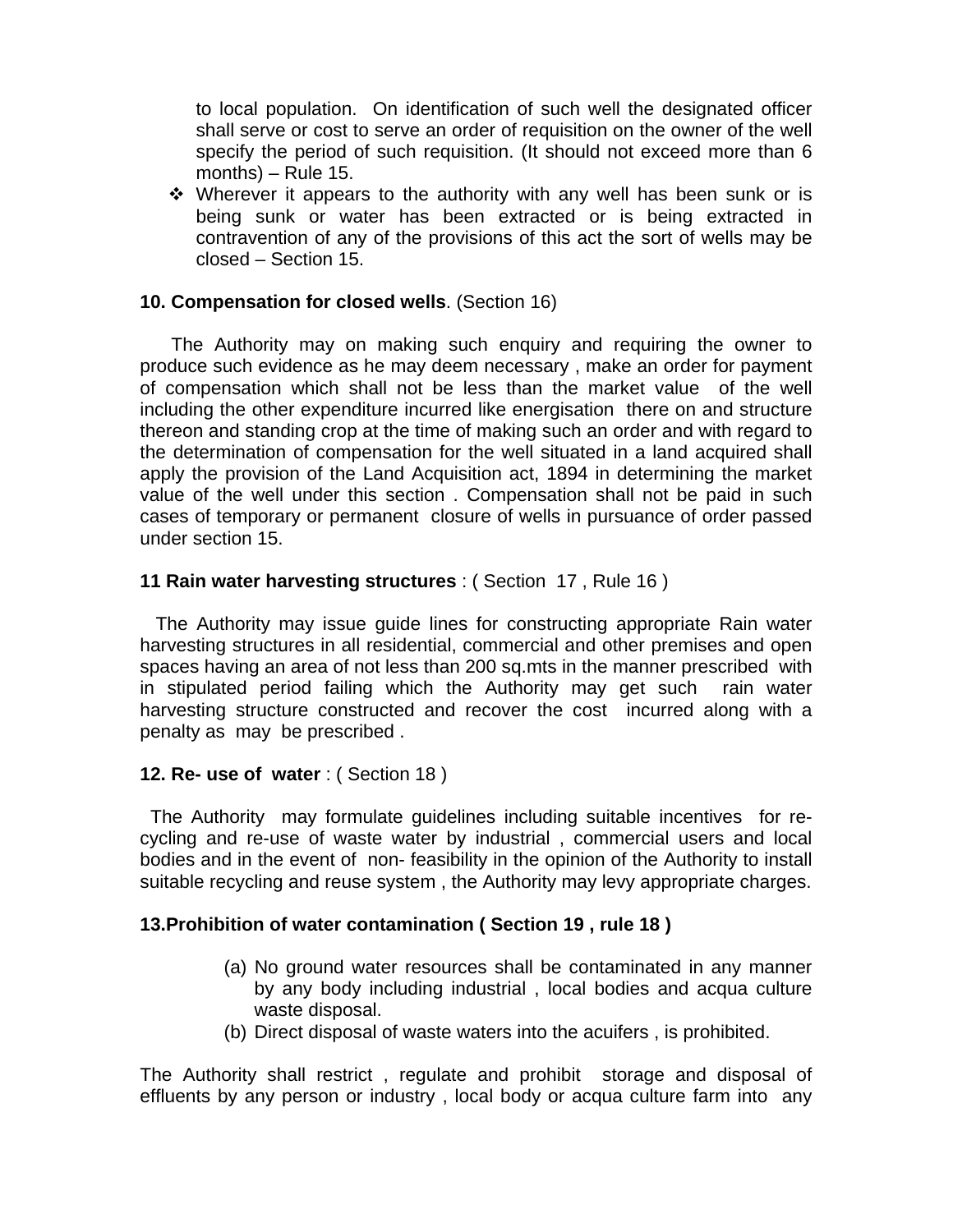stream or well or sewer or an land to prevent and control contamination of ground water

#### **II Surface water protective measures:**

- 1. Land use and water quality( section 20 , Rule 19 )
- 2. Water use in water sheds ( section 21
- 3. Optimum use of surface and ground water ( Section 22)
- 4. Protection of lakes , ponds and tanks ( section 23)
- 5. Ceiling on water usage ( Section 24 , Rule 22)
- 6. Power to designate ( Section 25 )
- 7. Protection from breaches ( Section 26)
- 8. Sand mining ( Section 27)

#### **1.Land use and water quality:**

 The Authority may direct the occupier of any land that land use shall be modified if the quality of the water coming from the land is not of applicable quality compared to the prescribed standards.

 The authority may impose restrictions and prohibit any industry and carrying out of any process and operations in any area to protect water and soil quality in the area.

Power to issue orders under this rule includes power to order for ,-

- (a ) Shifting and closure of industry
- ( b) Prohibition or regulation of any process or operation .

#### **2.Water use in water sheds :**

The water shed committees shall adopt the measures as suggested by the officer concerned and the members of the water shed committees shall be trained by the officer concerned and the members so trained shall in turn train the other farmers prior to signing of the Memorandum of Understanding.

 The officer concerned shall have the power to determine and recover investments made here after by fresh sanctions by the government in the watersheds and in the case of non-compliance with the provisions of the Memorandum of understanding , the amount due shall be recovered as if it were arrears of land revenue from the party found responsible.

#### **3.Optimum use of surface and ground water** :

 Water users association shall ensure optimum use of surface and ground water and for this purpose the water users association shall adopt the measures suggested by the designated officer.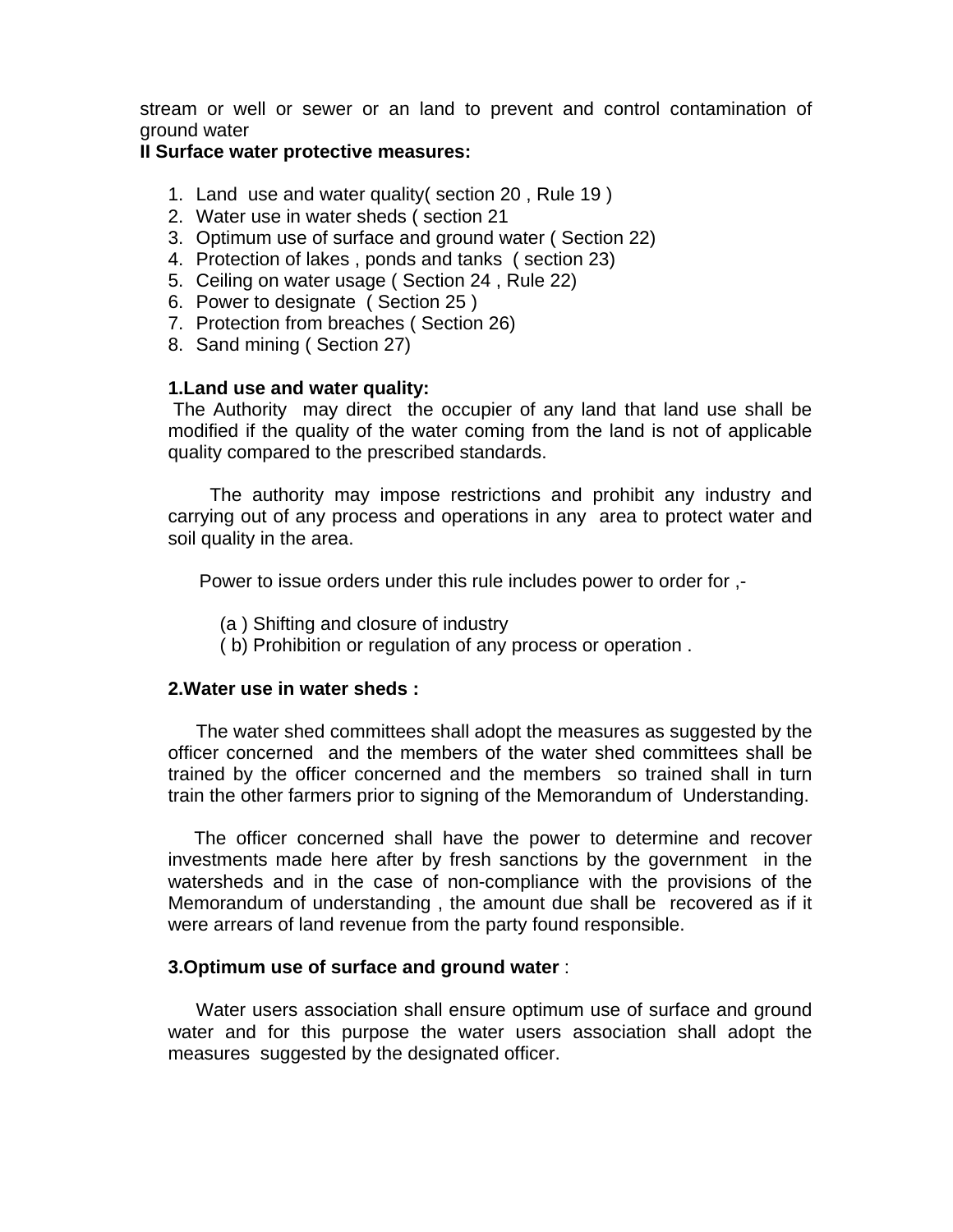# **4.Protection of lakes, ponds and tanks** :

 The Authority may notify water bodies like lakes, village ponds and minor irrigation tanks along with the nalas as heritage bodies and conservation areas and take measures to permanently demarcate the boundaries and to evict and prevent encroachment .

#### **5.Ceiling on water usage**:

 The designated officer may prescribe ceiling on the water usage per unit of production by any industry or commercial unit. Ceiling for a few industries is noted below:

| SI.No;        | Name of the Industry          | Ceiling                  |
|---------------|-------------------------------|--------------------------|
|               | Jute processing industry      | 1.5 kilo ltr per ton of  |
|               |                               | produce                  |
| $\mathcal{P}$ | Large paper & Pulp Industry   | 100 kilo ltr. Per Ton of |
|               |                               | paper produced           |
| 3             | Small paper and pulp industry | 150 kilo ltr. Per Ton of |
|               |                               | paper produced           |
|               | Sugar Industry                | 100 litres per Ton of    |
|               |                               | cane crushed.            |

#### **Water Cess :**

The Authority may levy a cess on consumption of water and discharge of effluent by an industry . water cess levied is 1.5 paise – 9.5 paise per kilo litre.

#### **6.Power to designate :**

The Authority shall have power to designate an officer incharge of water bodies to ensure proper protection and conservation of water bodies**.** 

#### **7. Protection from breaches :**

To prevent and restore breaches to irrigation sources with in a specified time the Authority may direct the water users associations.

#### 8. **Sand Mining - Section 27 [Rule – 23]**

- \* Transportation of sand shall be banned in notified over exploited ground water regions.
- Sand mining shall not be permitted in notified areas except for local use in villages or towns bordering streams.
- Sand lease holders shall not carryout quarrying within 500 meters of any existing structures such as bridges, dams etc.,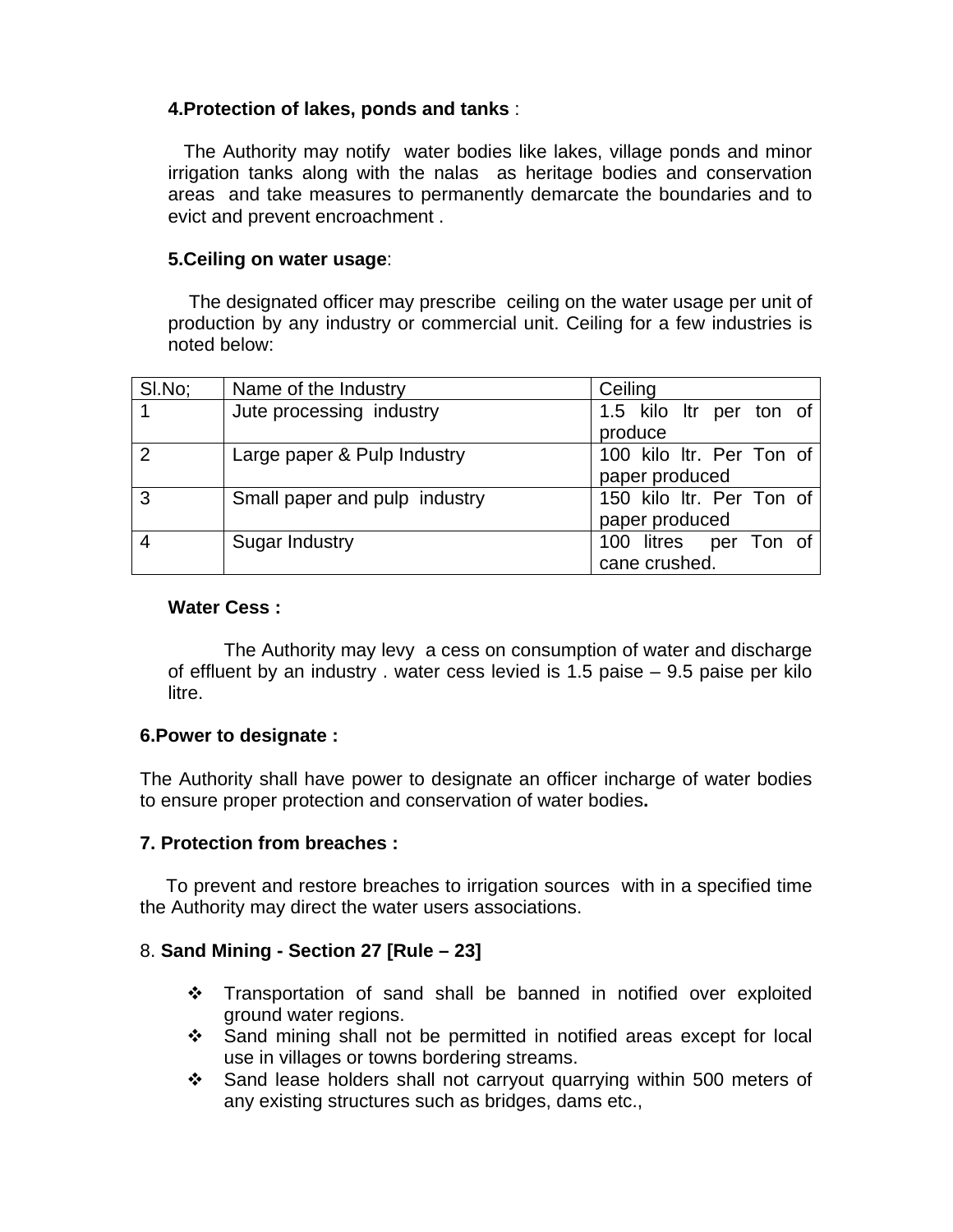- $\cdot \cdot$  The streams or rivers where the thickness of the sand is quite good ie., (more than 8 meters), the depth of removal may be extended to 2 meters, but in no case beyond 2 meters sand mining shall not be permitted in streams where the thickness of sand deposition is less than two meters.
- Sand mining shall not be permitted within 15 meters or  $1/5<sup>th</sup>$  of the width of the stream bed from the bank.
- $\div$  Sand mining

**III Trees –** Section 28 [Rule 24]

\* In every Municipal Corporation or Municipality or other local area the number of trees to be planted as detailed below:

|    | <b>Residential Area</b>             | <b>Commercial / Institutional Area</b> |
|----|-------------------------------------|----------------------------------------|
|    | Below 100 Sq. Mtrs - 3 trees        | 1. Below 200 Sq. Mtrs $-2$ trees       |
|    | 2. $101 - 200$ Sq. Mtrs $-5$ trees  | 2. $201 - 500$ Sq. Mtrs $-4$ trees     |
| 3. | $201 - 300$ Sq. Mtrs $- 10$ trees   | 3. $501 - 1000$ Sq. Mtrs $-6$ trees    |
| 4. | $301$ – and above Sq. Mtrs – 10 + 5 | 4. above 1001 Sq. MTrs 6 trees $+2$    |
|    | (for every increase of 100 Sq.      | trees for every increase of 100 Sq.    |
|    | mtrs)                               | Mtrs.                                  |

- $\div$  If any owner desires to fell a tree, he shall apply in writing to the designated officer for permission in Form – 13 with a fee per tree as indicated below:
	- (i) For Urban residential and Institutional areas Rs. 50/-
	- (ii) For Urban commercial areas Rs. 100/-
- $\div$  On receipt of such application the designated officer after inspecting the trees and holding such enquiry, as he deems necessary either grant or refuse the permission applied for in Form - 14. The application shall be disposed within 15 days.
- Permission will be granted subject to condition that another two trees of the same or suitable species to be planted on the same site or suitable place within 30 days.
- If number of trees in any premises or open area is not adequate according to the standard the owner or occupier may be ordered for planting additional trees. The owner or occupier of the land shall comply with the order within 90 days.
- Where any tree has fallen or destroyed by fire lightening or rain or other natural causes, the owner / occupier may be ordered to plant a tree in the place of the tree so felled. The owner or occupier shall comply with the order within 90 days.
- Government through the Memo no: 7175/-A /RD.IV/A2/2003 dt 11.6.2005 exempted felling of the following species
	- (a) Subabul
	- (b) Casuarina
	- (c) Eucalyptus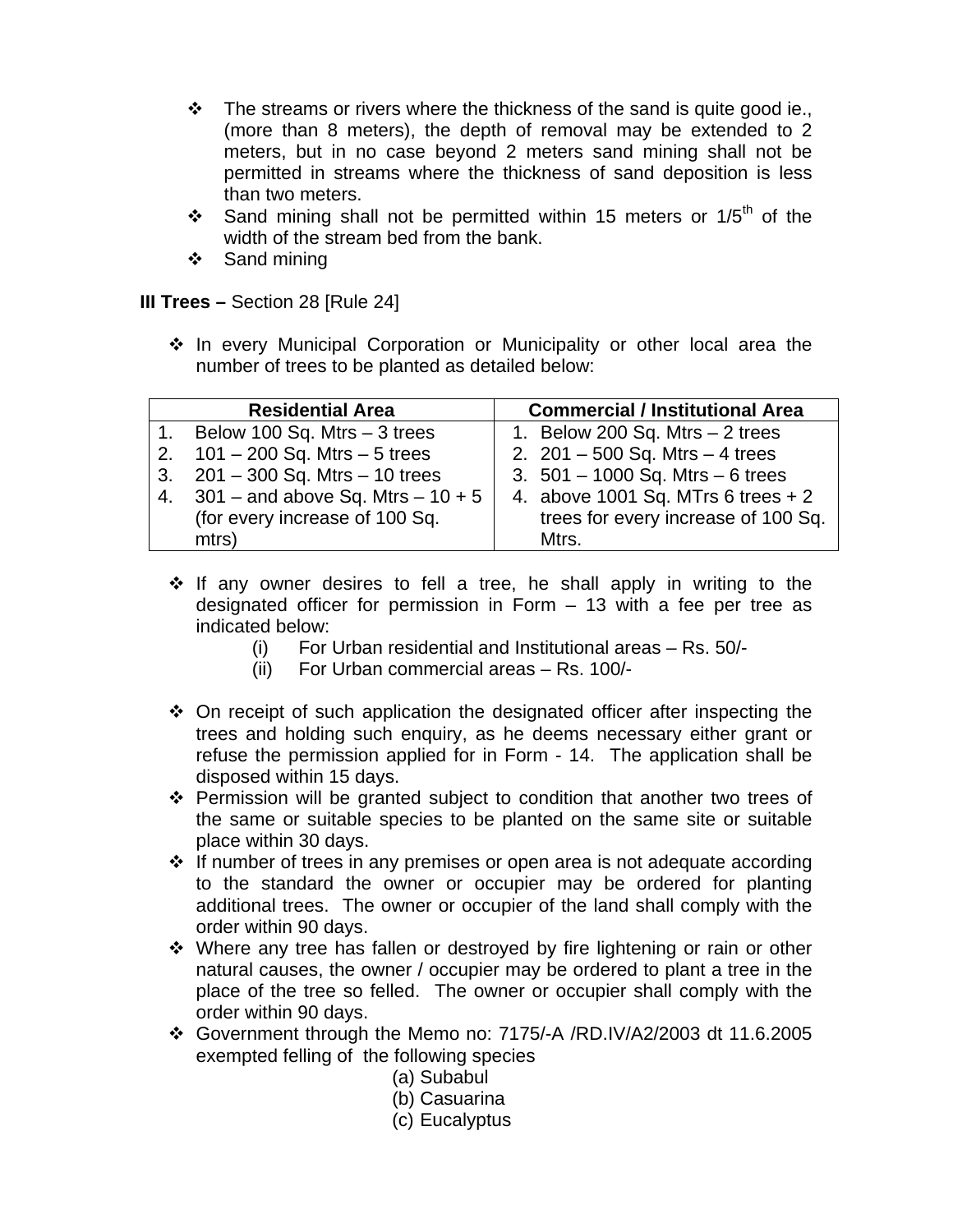From taking permission under A.P.water, Land and trees Act.2002. this exemption is only for the paper mills.

#### IV **Penalties – Section 35 [Rule – 26]**

- $\div$  Whoever violates any of the provisions of this act shall be punishable with a fine, which shall not be less than Rs. 1000/- but which may extend to Rs. 5000/-.
- For felling of trees without prior of permission shall be punishable with a fine which shall not be less than two times the value of such tree, but which may extend upto 5 times of the value of such tree.

# **V Compounding of offence: Section – 37 [Rule 27]**

- $\cdot$  A sum of money not less than Rs.1 lakh by way of compounding of the offence shall be levied in respect of contravention of Section 10, 14 and 27 (Permission for well sinking near drinking water source, registration of drilling rigs and sand mining).
- $\cdot \cdot$  The order shall be communicated in Form 10 appended to this rules and furnish a copy of the compounding order to the offender and submit another copy to the District Authority.
- $\div$  When the compounding fees levied and paid by the offender a receipt in Form – 11 shall be issued to a person paying the compounding fee.

#### **VI Confiscation of Property – Section 38 [Rule 28]**

 Where the authorized officer based on the gravity of the offence do not agree for compounding of offence the authorized officer may order for confiscation of seizures produced before him.

#### **VII Appeals – [Rule – 29]**

- $\cdot$  Any person aggrieved by any order made by the designated officer may appeal to the District Authority within a period of 30 days from the date of receipt of the order by him.
- $\cdot$  Any person aggrieved by any order made by the district authority may appeal to the state authority within 30 days from the date of receipt of the order by him.
- $\cdot \cdot$  The decision of the state Authority shall be final and binding.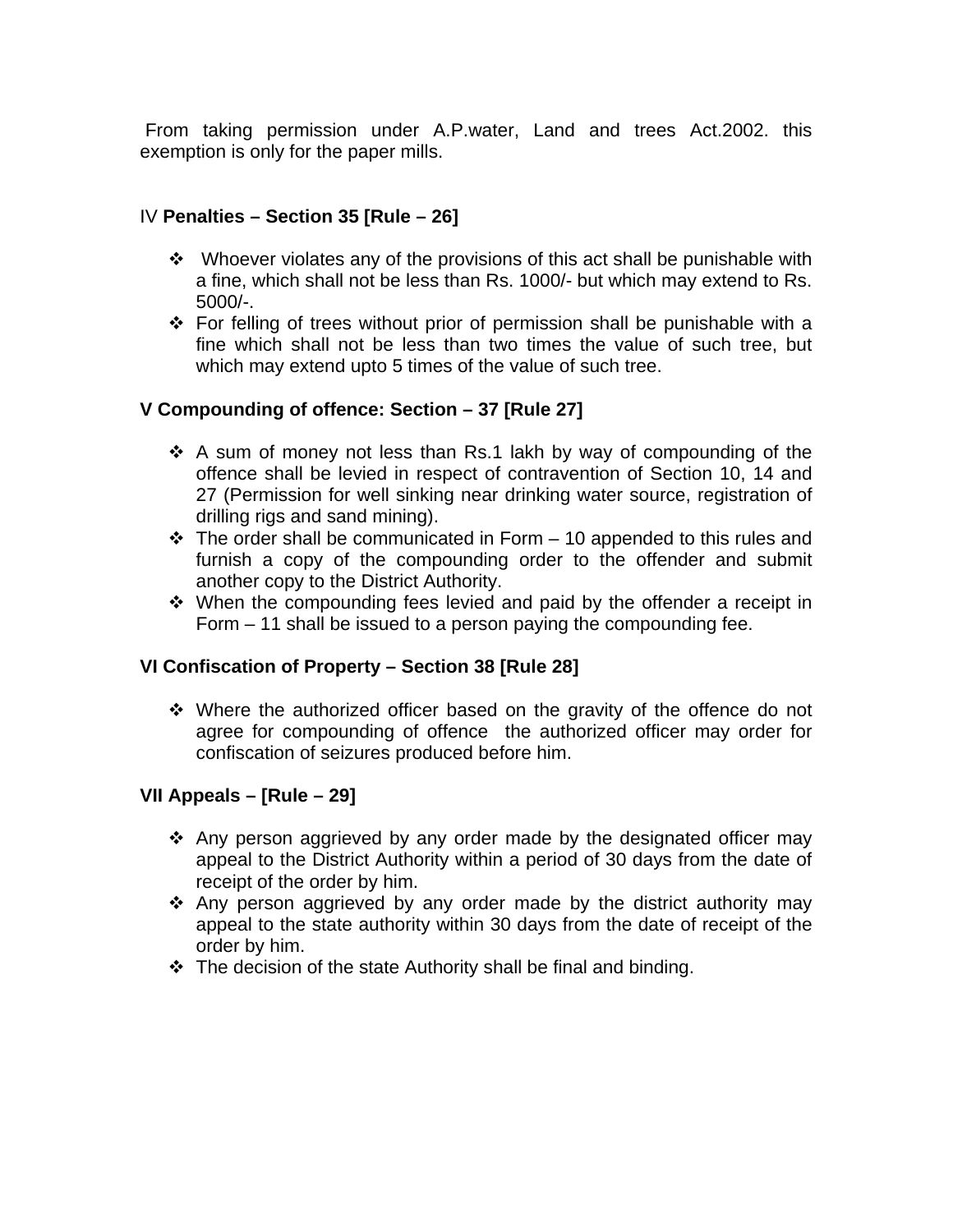# **STATEMENT SHOWING THE DESIGNATED OFFICERS NOMINATED BY VARIOUS DEPARTMENTS**

| SI.No | <b>Name of the Department</b>                  | <b>Mandal Level</b>                                                                                  | <b>District Level</b>                                                                | <b>State Level</b>                                                                        |
|-------|------------------------------------------------|------------------------------------------------------------------------------------------------------|--------------------------------------------------------------------------------------|-------------------------------------------------------------------------------------------|
| 1.    | Agriculture                                    | <b>Mandal Agricultural Officer</b>                                                                   | Joint Director of<br>Agriculture                                                     | Addl. Director of Agriculture -<br>IV, O/o The Commissioner &<br>Director of Agriculture. |
| 2.    | Panchayat Raj & Rural<br>Employment            | M.P.D.Os                                                                                             | C.E.Os & D.P.Os                                                                      | Dy. Commissioner (P&T),<br>O/o the commissioner (PR &<br>RD)                              |
| 3.    | <b>Ground Water Department</b>                 | Asst. Directors (Hg, H, Gp),<br>Assistant Hydrologist, Assistant<br>Hydrologist, Asst. Geopbysicist. | <b>Deputy Director</b>                                                               |                                                                                           |
| 4.    | <b>Forest Department</b>                       | <b>Forest Range Officer</b><br>(Territorial) of the nearest<br>range to the Mandal<br>Headquarter.   | <b>Divisional Forest</b><br>Officer (Territorial) at<br>the District<br>Headquarter. | <b>Chief Conservator of Forests</b><br>(FCA), O/o The PCCF, AP,<br>Hyd.                   |
| 5.    | A.P. Pollution Control<br><b>Board</b>         | Asst. Environmental Engineer                                                                         | Environmental<br><b>Engineer (Regional</b><br>Officer)                               | <b>Senior Environmental</b><br>Engineer.                                                  |
| 6.    | Panchayat Raj<br><b>Engineering Department</b> | Dy. Executive Engineer (RWS)                                                                         | <b>Executive Engineer</b><br>(RWS)                                                   | <b>Chief Engineer (RWS)</b>                                                               |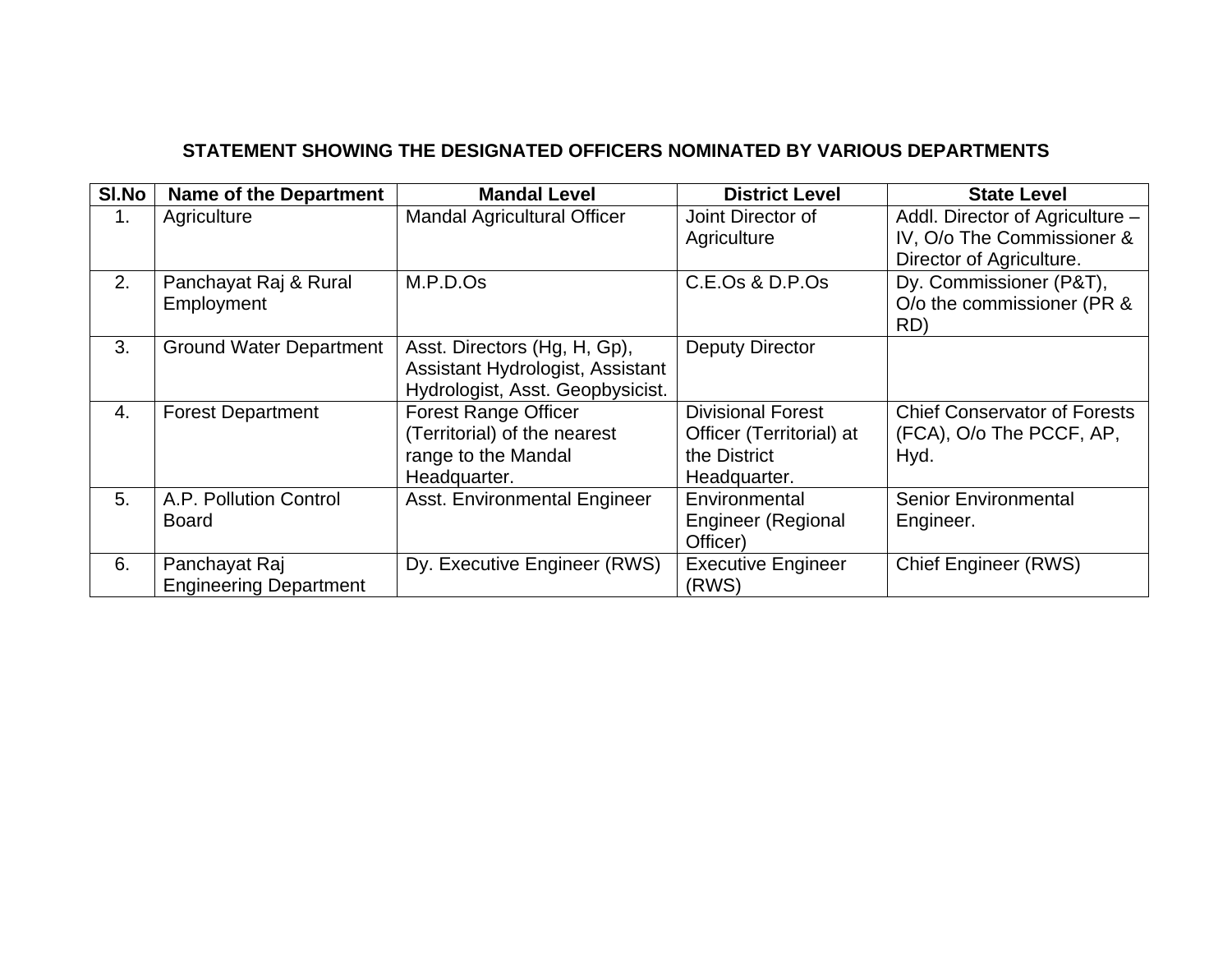The following departments are implementing agencies for the purpose of implementation of various provisions of the act.

- (i) Ground water Department for registration of machine by all rig owners, sand mining and classification of Ground water basin.
- (ii) Municipal Administration & Urban Development for construction of rain water harvesting structure, tree planting, permission for construction of new building subject to planting of prescribed number of trees.
- (iii) Pollution Control Board for prohibition of water contamination including prohibition of direct disposal of waste water into the water bodies, regulation of ceiling on water use by any industry or commercial unit.
- (iv) Mines and Geology department & Panchayat Raj Department in consultation with ground water department, Revenue Department for monitoring of sand mining for water bodies.
- (v) Forest Department for granting permission of tree felling.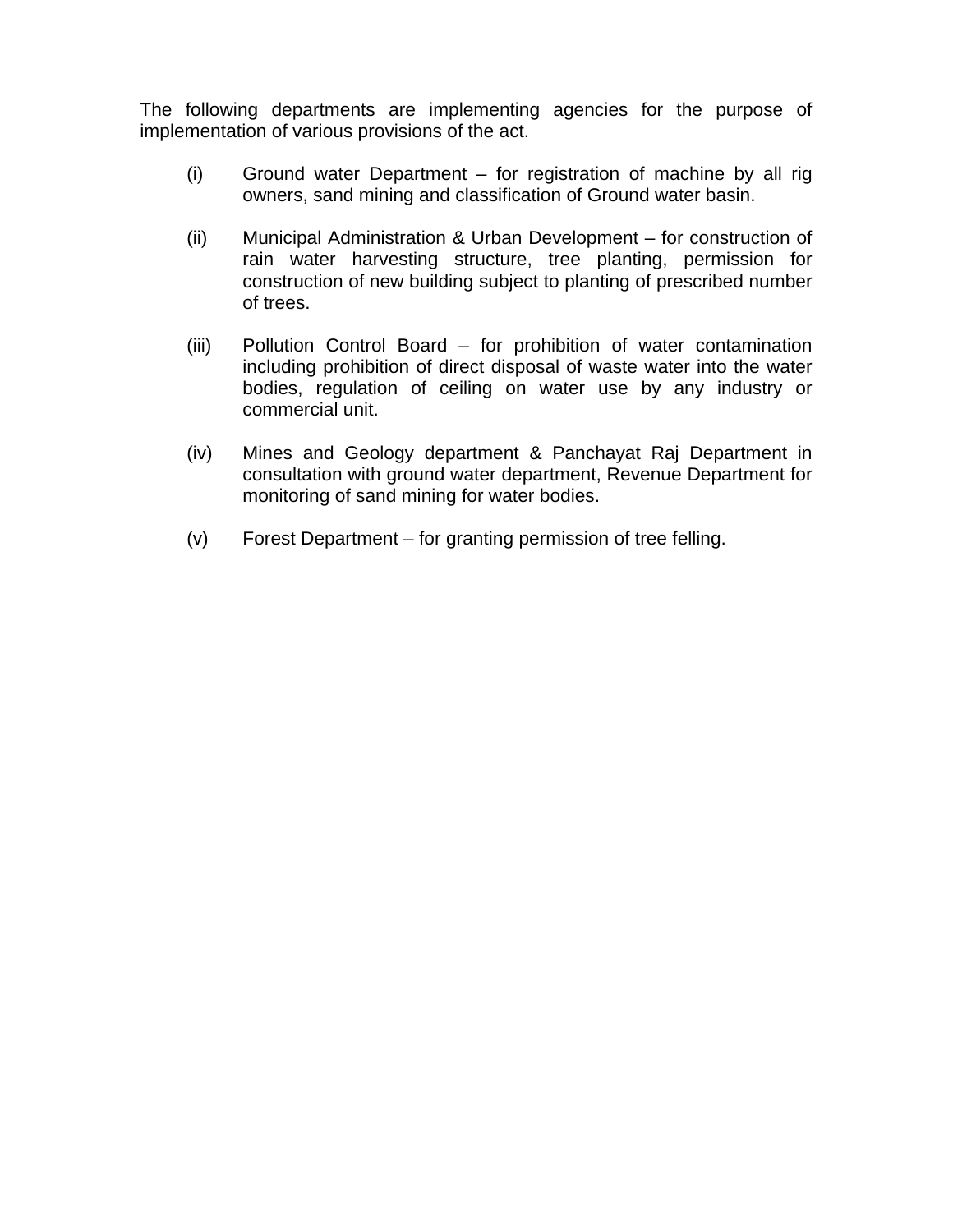| SI.No | <b>Name of the Officer</b>                                          | <b>Functions</b>                                                                                                                                                                                                                          | <b>Fees</b> |
|-------|---------------------------------------------------------------------|-------------------------------------------------------------------------------------------------------------------------------------------------------------------------------------------------------------------------------------------|-------------|
| 1.    | <b>Village Revenue Officer</b>                                      | 1. Registration of existing wells<br>and bores<br>2. Forwarding the application in<br>Form No. 1 to the Tahsildar.<br>3. To safeguard water resources<br>4. Plantation and protection of<br>trees.                                        | Rs. 10/-    |
| 2.    | Tahsildar                                                           | Giving permission for digging<br>1.<br>new wells.<br>2. To maintain register with<br>regard to wells and bores.<br>3. To check sand mining with<br>coordination of Mines,<br>Geology and Panchayat Raj<br>Department.                     | Rs. 100/-   |
| 3.    | Deputy Director,<br><b>Ground Water</b><br>Department.              | 1. Registration of rigs<br>(Registration of the rig<br>machines will be done at the<br>district level only)<br>2. Riving technical opinion with<br>regard to digging new wells<br>and bores.<br>3. To check and safeguard sand<br>mining. | Rs. 1000/-  |
| 4.    | A.P. TRANSCO,<br><b>Assistant Engineer</b>                          | 1. Feasibility Certificate                                                                                                                                                                                                                |             |
| 5.    | A.P. Pollution Control<br>Board, Asst.<br>Environmental<br>Engineer | 1. To Check industrial pollution<br>2. To Check water contamination<br>3. To regulate the usage of water in<br>industries / commercial purpose.                                                                                           |             |
| 6.    | Mines & Geology<br>Department, Assistant<br><b>Director</b>         | 1. Supervising and checking sand<br>mining.                                                                                                                                                                                               |             |
| 7.    | <b>Forest Range Officer</b>                                         | 1. To check felling of trees                                                                                                                                                                                                              |             |

# **Functions of the Officers with regard to A.P.WALTA Act:**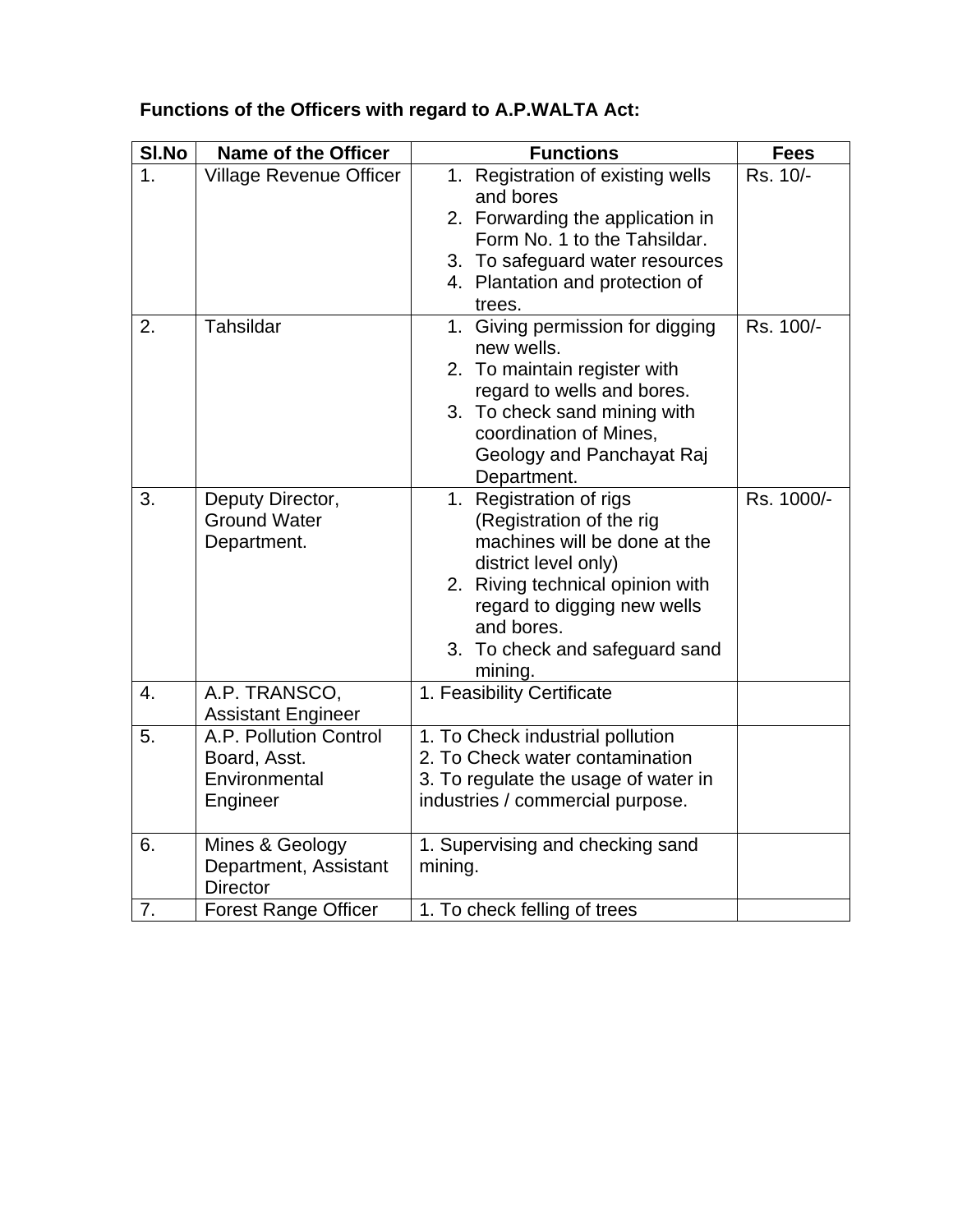# **CONSTITUTION OF ANDHRA PRADESH WATER, LAND , TREES AUTHORITY**

| Minister, Panchayat Raj, Rural Development   Ex- officio Chair person<br>and Rural water supply |                              |  |
|-------------------------------------------------------------------------------------------------|------------------------------|--|
| Chief Secretary to the Government                                                               | Vice- chair person           |  |
| Secretary to the Government in-charge of                                                        | <b>Ex-officio Member</b>     |  |
| Agriculture                                                                                     |                              |  |
| Secretary to the Government in-charge of                                                        | <b>Ex-officio Member</b>     |  |
| irrigation and Command area Development.                                                        |                              |  |
| Secretary to the Government in-charge of                                                        | <b>Ex-officio Member</b>     |  |
| Muncipal Administration.                                                                        |                              |  |
| Secretary to the Government in-charge                                                           | <b>Ex-officio Member</b>     |  |
| ofRural water supply.<br>Secretary to the Government in-charge of                               | <b>Ex-officio Member</b>     |  |
| Environment, Forests, Science<br>and                                                            |                              |  |
| technology Department                                                                           |                              |  |
| Vice-Chancellor, Acharya N.G.<br>ranga                                                          | <b>Ex-officio Member</b>     |  |
| Agriculture university                                                                          |                              |  |
| Three professors of whom one each from the                                                      | <b>Members</b>               |  |
| faculties of Life Sciences, earth Sciences                                                      |                              |  |
| and Engineering and Technology from the                                                         |                              |  |
| universities in the State nominated by the                                                      |                              |  |
| Government for two year term by rotation<br>Three experts in the field of water and soil        | <b>Members</b>               |  |
| conservation and economics nominated by                                                         |                              |  |
| the Government                                                                                  |                              |  |
| non-Official<br>Such<br>other<br>not<br>persons                                                 | <b>Members</b>               |  |
| exceeding five in number who, in the opinion                                                    |                              |  |
| of the Government are interested in the                                                         |                              |  |
| conservation of natural resources of whom                                                       |                              |  |
| one each shall be from the Scheduled                                                            |                              |  |
| Tribes, Scheduled Castes and Woman                                                              |                              |  |
| respectively.                                                                                   |                              |  |
| Secretary to Government incharge of Rural                                                       | Ex-Officio Member Secretary. |  |
| Development.                                                                                    |                              |  |

# **CONSTITUTION OF WATER, LAND, TREES AUTHORITY AT THE DISTRICT LEVEL IN THE STATE.**

| (a) | The District Collector                                                                                                                                                            | <b>Ex-Officio Chairman</b> |
|-----|-----------------------------------------------------------------------------------------------------------------------------------------------------------------------------------|----------------------------|
| (b) |                                                                                                                                                                                   |                            |
| (c) | Three Mandal PArishad Presidents and two   Members<br>Zilla PArishad Territorial Constituency<br>Members to be nominated by the Ex-Officio<br>Chairman of the District Authority. |                            |
| (d) | Joint Director, Agriculture                                                                                                                                                       | <b>Ex-Officio Member</b>   |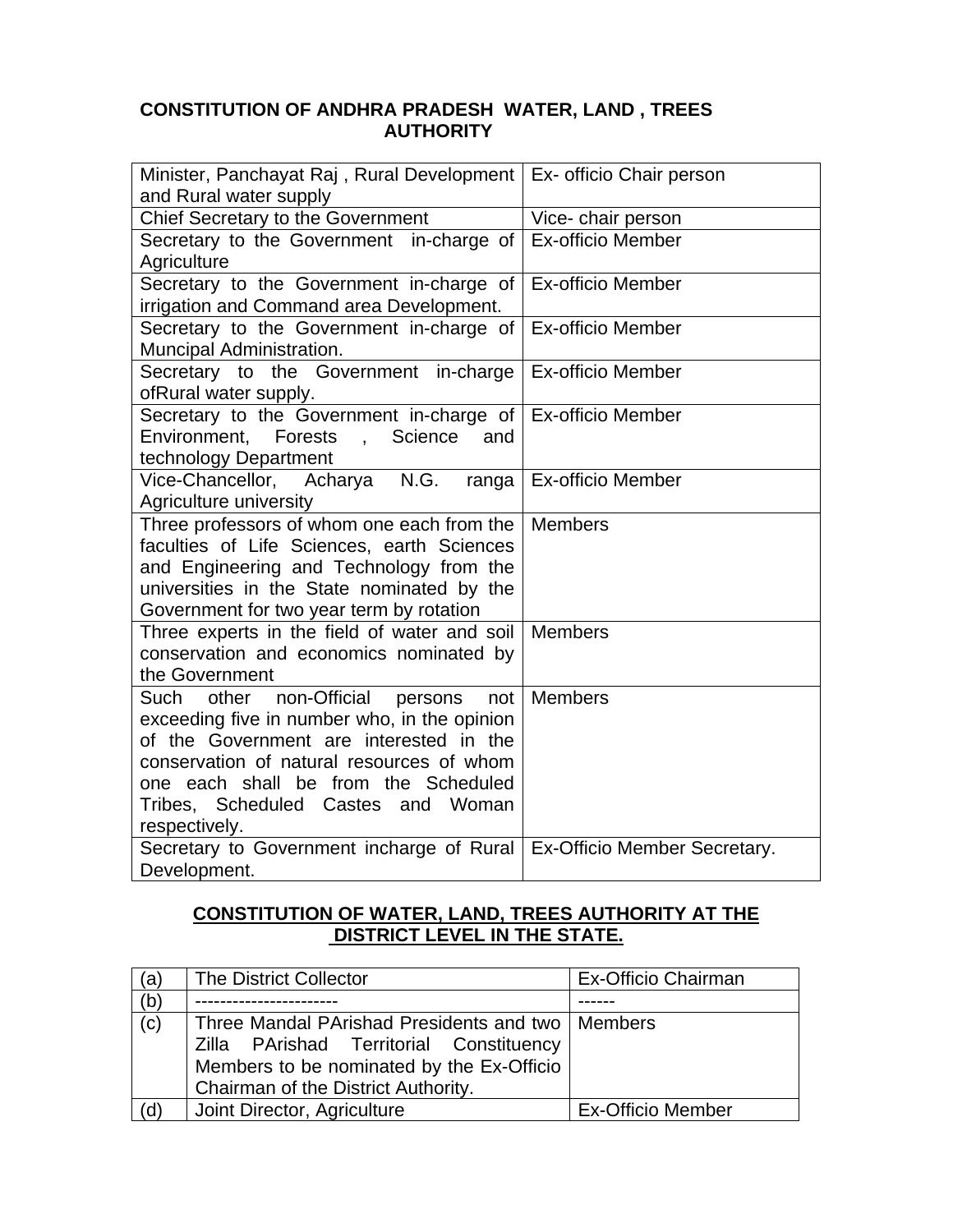| (e) | Superintending Engineer, Irrigation                                                                                                                                                                                                                                                                | <b>Ex-Officio Member</b>          |
|-----|----------------------------------------------------------------------------------------------------------------------------------------------------------------------------------------------------------------------------------------------------------------------------------------------------|-----------------------------------|
| (f) | Superintending Engineer, Rural Water<br>Supply                                                                                                                                                                                                                                                     | <b>Ex-Officio Member</b>          |
| (g) | Deputy Director, Ground Water Department                                                                                                                                                                                                                                                           | <b>Ex-Officio Member</b>          |
| (h) | Deputy Director, Mines and<br>Geology<br>Department                                                                                                                                                                                                                                                | <b>Ex-Officio Member</b>          |
| (i) | Deputy Conservator of Forests (Planning<br>and Extension) or Territorial Divisional<br><b>Forest Officer</b>                                                                                                                                                                                       | <b>Ex-Officio Member</b>          |
| (j) | Officer,<br>Tribal<br>integrated<br>Project<br>Development Agency / MADA / PTG                                                                                                                                                                                                                     | <b>Ex-Officio Member</b>          |
| (k) | Regional Officer, Andhra Pradesh Pollution<br><b>Control Board</b>                                                                                                                                                                                                                                 | <b>Ex-Officio Member</b>          |
| (1) | Chief Executive Officer, Zilla Parishad                                                                                                                                                                                                                                                            | <b>Ex-Officio Member</b>          |
| (m) | An Official from Hyderabad Metroplitan<br>Water Sewerage Board, in respect of<br>Rangareddy and Hyderabad Districts.                                                                                                                                                                               | <b>Ex-Officio Member</b>          |
| (n) | One Official from Municipal Administration<br>Department                                                                                                                                                                                                                                           | <b>Ex-Officio Member</b>          |
| (0) | Other Non-Official persons not exceeding<br>five, who in the opinion of the Ex-Officio<br>Chairman of the District Authority are<br>interested in the conservation of natural<br>resources of which one shall belong to<br>Scheduled Caste, one to the Scheduled<br>Tribe and one shall be a Woman | <b>Memebrs</b>                    |
| (P) | Director, Urban Forestry, HUDA in respect<br>of Hyderabad and Rangareddy Districts.                                                                                                                                                                                                                | <b>Ex-Officio Member</b>          |
| (q) | Project Director, Drought Prone Area<br>Programme / District Water Management<br>Agency                                                                                                                                                                                                            | Ex-Officio<br>Member<br>Secretary |

# **CONSTITUTION OF WATER, LAND, TREES AUTHORITY AT THE MANDAL LEVEL IN THE STATE.**

| (a) | Tahsildar of the concerned Mandal                            | Ex-Officio Chairman |
|-----|--------------------------------------------------------------|---------------------|
| (b) | <b>Mandal Parishad Development Officer</b>                   | Ex-Officio<br>Vice- |
|     |                                                              | Chairman            |
| (c) | Sarpanch of the Mandal Head Quarters                         | Member              |
|     | <b>Gram Panchayat</b>                                        |                     |
| (d) | Two Mandal PArishad Territorial Members                      |                     |
|     | Constituency Members of the concerned                        |                     |
|     | Mandal to be nominated by the Ex-Officio                     |                     |
|     | Chairman of the District Authority                           |                     |
| (e) | Assistant Executive Engineer, Irrigation   Ex-Officio Member |                     |
|     | Department                                                   |                     |